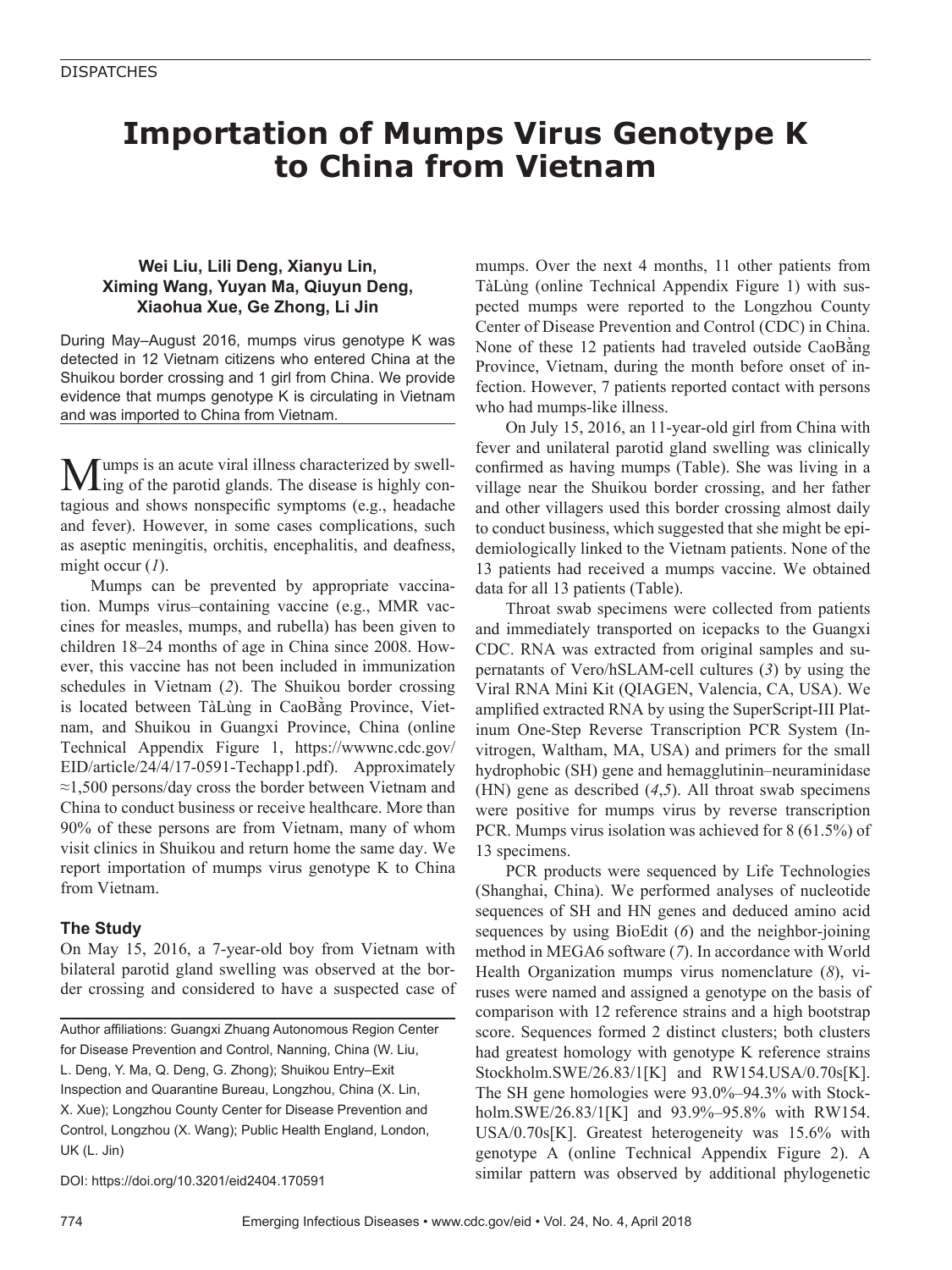|                                                                                      |            |               |                | Parotid          |                 | Virus     |                             |
|--------------------------------------------------------------------------------------|------------|---------------|----------------|------------------|-----------------|-----------|-----------------------------|
| Patient                                                                              |            | Date of       | Date of sample | qland            | Body            | isolation |                             |
| no.                                                                                  | Age, y/sex | illness onset | collection     | swelling         | temperature, °C | result    | Mumps virus strain          |
|                                                                                      | 7/M        | May 15        | May 15         | <b>Bilateral</b> | 37.3            | $+$       | MuVi/CaoBang.VNM/20.16/1[K] |
| 2                                                                                    | 9/F        | May 16        | May 21         | <b>Bilateral</b> | 36.8            |           | MuVs/CaoBang VNM/21.16/1[K] |
| 3                                                                                    | 4/M        | May 16        | May 22         | <b>Bilateral</b> | 37.5            |           | MuVs/CaoBang VNM/21.16/2[K] |
| 4                                                                                    | 5/M        | Jun 4         | Jun 4          | Unilateral       | 37.5            | $+$       | MuVi/CaoBang.VNM/23.16/1[K] |
| 5                                                                                    | 4/M        | Jun 6         | Jun 6          | <b>Bilateral</b> | 37.0            | $\ddot{}$ | MuVi/CaoBang VNM/24.16/1[K] |
| 6                                                                                    | 5/M        | <b>Jun 13</b> | <b>Jun 14</b>  | Unilateral       | 37.5            | $+$       | MuVi/CaoBang.VNM/25.16/1[K] |
|                                                                                      | 6/M        | <b>Jun 13</b> | <b>Jun 14</b>  | Unilateral       | 38.0            | $+$       | MuVi/CaoBang.VNM/25.16/2[K] |
| 8                                                                                    | 5/F        | Jun 17        | <b>Jun 19</b>  | <b>Bilateral</b> | 37.0            | $\ddot{}$ | MuVi/CaoBang.VNM/25.16/3[K] |
| $9+$                                                                                 | 11/F       | <b>Jul 15</b> | <b>Jul 20</b>  | Unilateral       | 38.8            |           | MuVs/Guangxi.CHN/29.16/1[K] |
| 10                                                                                   | 10/M       | <b>Jul 15</b> | <b>Jul 15</b>  | Unilateral       | 38.6            |           | MuVs/CaoBang.VNM/29.16/1[K] |
| 11                                                                                   | 27/F       | Aug 1         | Aug 3          | Unilateral       | 37.0            | $+$       | MuVi/CaoBang.VNM/32.16/1[K] |
| 12                                                                                   | 23/F       | Aug 1         | Aug 3          | <b>Bilateral</b> | 36.8            | $+$       | MuVi/CaoBang.VNM/32.16/2[K] |
| 13                                                                                   | 30/M       | Aug 4         | Aug 8          | <b>Bilateral</b> | 36.5            |           | MuVs/CaoBang VNM/32.16/3[K] |
| *All patients had positive results for mumps virus by PCR. +, positive; -, negative. |            |               |                |                  |                 |           |                             |
| <b>+Patient in China.</b>                                                            |            |               |                |                  |                 |           |                             |

**Table.** Characteristics of 13 mumps patients during importation of mumps virus genotype K to China from Vietnam, 2016\*

analysis with the HN gene (Figure 1), recommended by the World Health Organization (*8*). These analyses confirmed that all viruses had genotype K.

We performed further analysis of the SH gene to evaluate diversity of genotype K by construction of a phylogenetic tree that included 17 genotype K sequences from GenBank; 2 F strains detected in Guangxi Province during 2009–2012; reference strains of genotypes F, K, and A; and the mumps vaccine (S79/Jeryl Lynn, HQ416906) used in China. Homologies between the 2 clusters and other K strains ranged from 94.9% to 100% (Figure 2). Cluster 1, which contains the sequence obtained from the patient in China, is only 1 nt different from the K strain detected in the United States in 2012 (Washington.USA/4.12). This cluster is also closer to K strains detected more recently (2012–2016). Cluster 2 contains the remaining sequences from Vietnam, and this cluster is closely related to the K strain reported in 2009 in Canada (Alberta.CAN/19.09[K]). The genotype F virus identified in Guangxi (Guangxi. CHN/7.12[F]) showed a 9.5%–11.1% difference from the 2 K clusters. All sequences were submitted to Gen-Bank (accession nos. KX622738–KX622745, KX671152, KX965999–KX966002, and KX966004–KX966016).

We compared amino acid sequences of the SH gene with sequences of other genotype K strains and found 5-aa differences between cluster 1 and cluster 2 isolates. The amino acid sequence of the Washington.USA/4.12 strain was identical to those in cluster 1, whereas strains in cluster 2 were unique for all amino acid sequences analyzed (online Technical Appendix Figure 3).

#### **Conclusions**

Laboratory investigations suggested an ongoing mumps outbreak in Vietnam. Further supportive information was obtained from the Official News Website of the government of Vietnam (*9*–*12*). During January–May 2016, >600 mumps cases were reported, which was 10

times higher than during the same period in 2015. The mumps outbreak occurred initially in southern Vietnam and quickly spread to northern provinces. In June, 1 hospital in the middle northern region had 50 patients with mumps, of whom 5 had encephalitis as a complication (*12*). The mumps epidemic became more severe in April in the northern region, which includes CaoBằng Province, where the Shuikou border crossing is located. TàLùng, Vietnam, and Shuikou, China, in this region are separated by the river Sông-băc-vọng/Shuikou (Vietnamese/ Chinese name) River. Mumps vaccination is not part of the Vietnam national immunization program (*2*), and a shortage of the mumps vaccine has been confirmed by the government of Vietnam.

Because of lack of laboratory data for Vietnam, detection of mumps outbreaks by routine laboratory surveillance has not been established in this country. Patients identified in this report were probably linked to outbreaks described on the basis of timing and residence. We confirm that mumps virus genotype K is circulating in Vietnam, which is consistent with a report that genotype K is still circulating (*13*), and is supported by evidence that 2 recent genotype K strains, 1 from Canada (Ontario.CAN/52.12[K]) and 1 from the United States (Washington.USA/4.12[K]), were imported from Vietnam (R.J. McNall et al., pers. comm.).

The latest summary of global distribution of mumps genotypes (*8*,*13*) showed that genotype F has been circulating in China since 1995. Until now, genotype K was not identified in China. Mumps virus genotype K detected in the patient from China was identical to 1 of the Vietnam genotype K variants, suggesting that transmission of this genotype into China was caused by an importation from Vietnam. No further transmission has been identified in China, suggesting that vaccination coverage is high in the hometown of the child, although some cases might have been missed because up to 30% of mumps infections can be asymptomatic.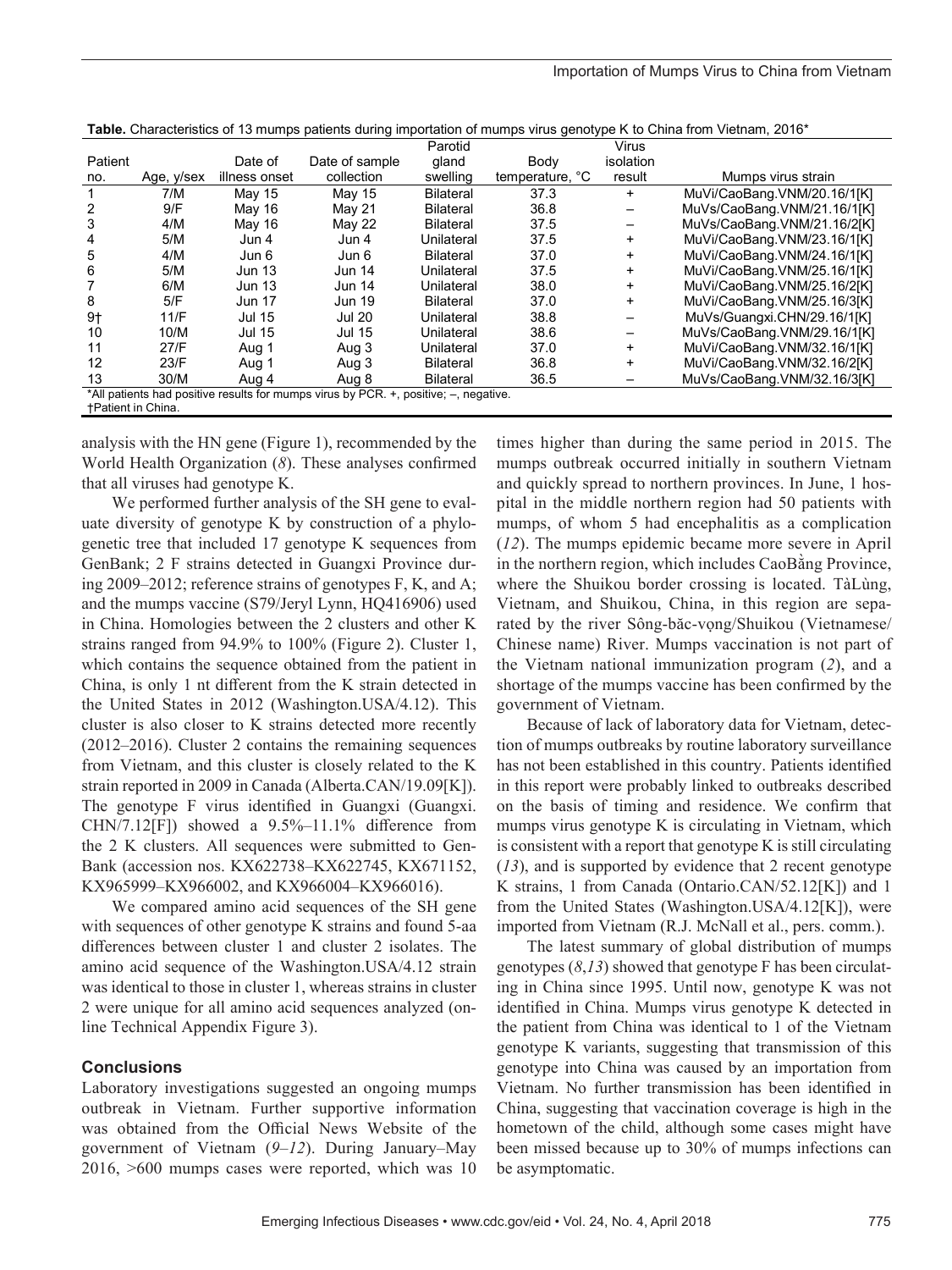

**Figure 1.** Phylogenetic tree of hemagglutinin–neuraminidase genes of 13 isolates of mumps virus genotype K from 1 patient from China and from 12 patients from Vietnam (solid black circles) compared with reference isolates. Solid black triangles indicate F strains isolated in Guangxi Province, China. The tree was constructed by using the neighbor-joining method in MEGA6 software (*7*). The Kimura-2 parameter model was used, and robustness of internal branches was determined by using 500 bootstrap replications. Numbers along branches are bootstrap values. Scale bar indicates nucleotide substitutions per site. MuV, mumps virus.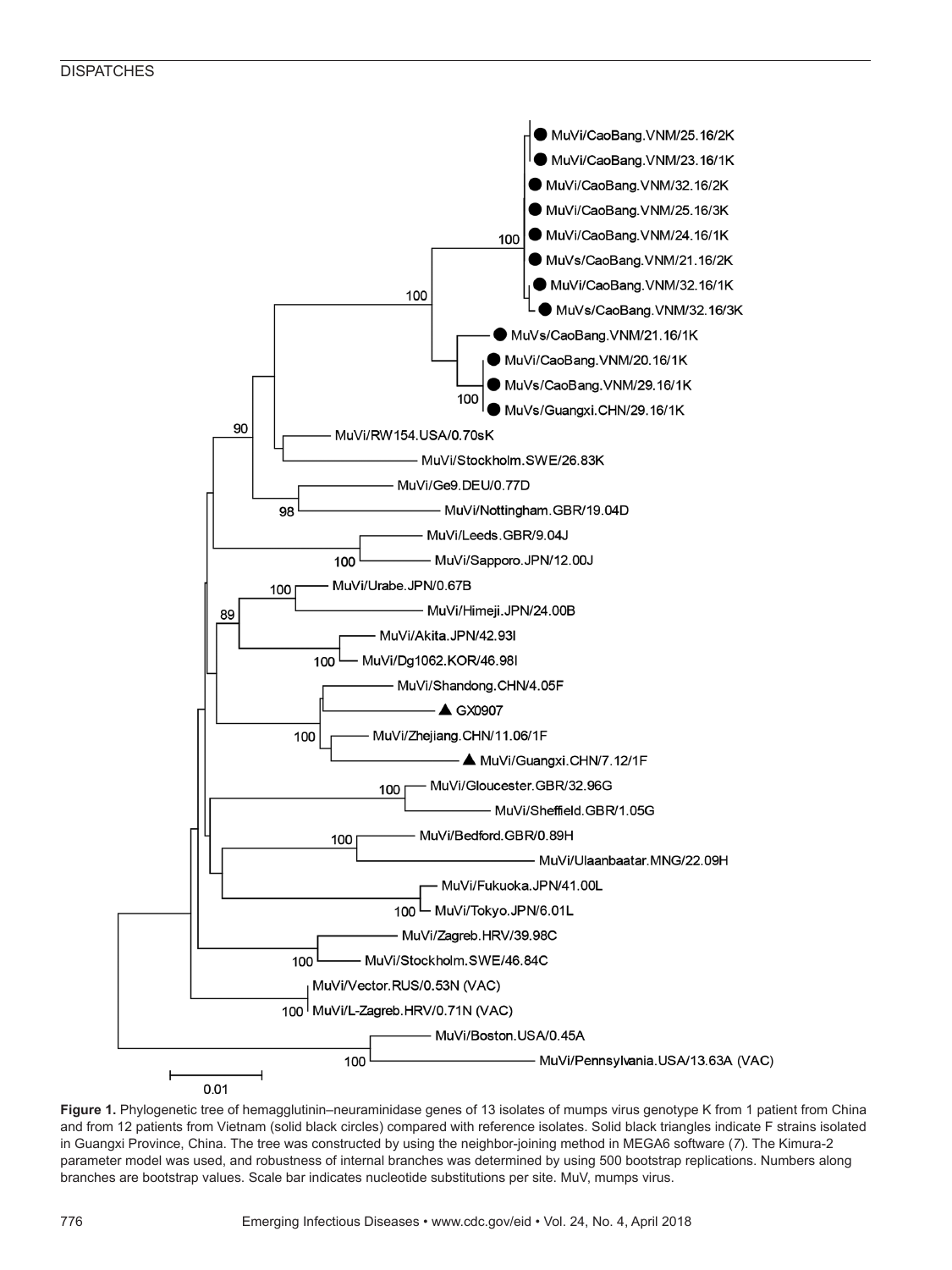

**Figure 2.** Phylogenetic tree of small hydrophobic genes of 13 isolates of mumps virus genotype K isolated in China from 1 patient from China and 12 patients from Vietnam (solid black circles) compared with reference isolates. The tree was constructed by using the neighbor-joining method in MEGA6 software (*7*). The Kimura-2 parameter model was used, and robustness of internal branches was determined by using 500 bootstrap replications. Numbers along branches are bootstrap values. Scale bar indicates nucleotide substitutions per site. MuV, mumps virus.